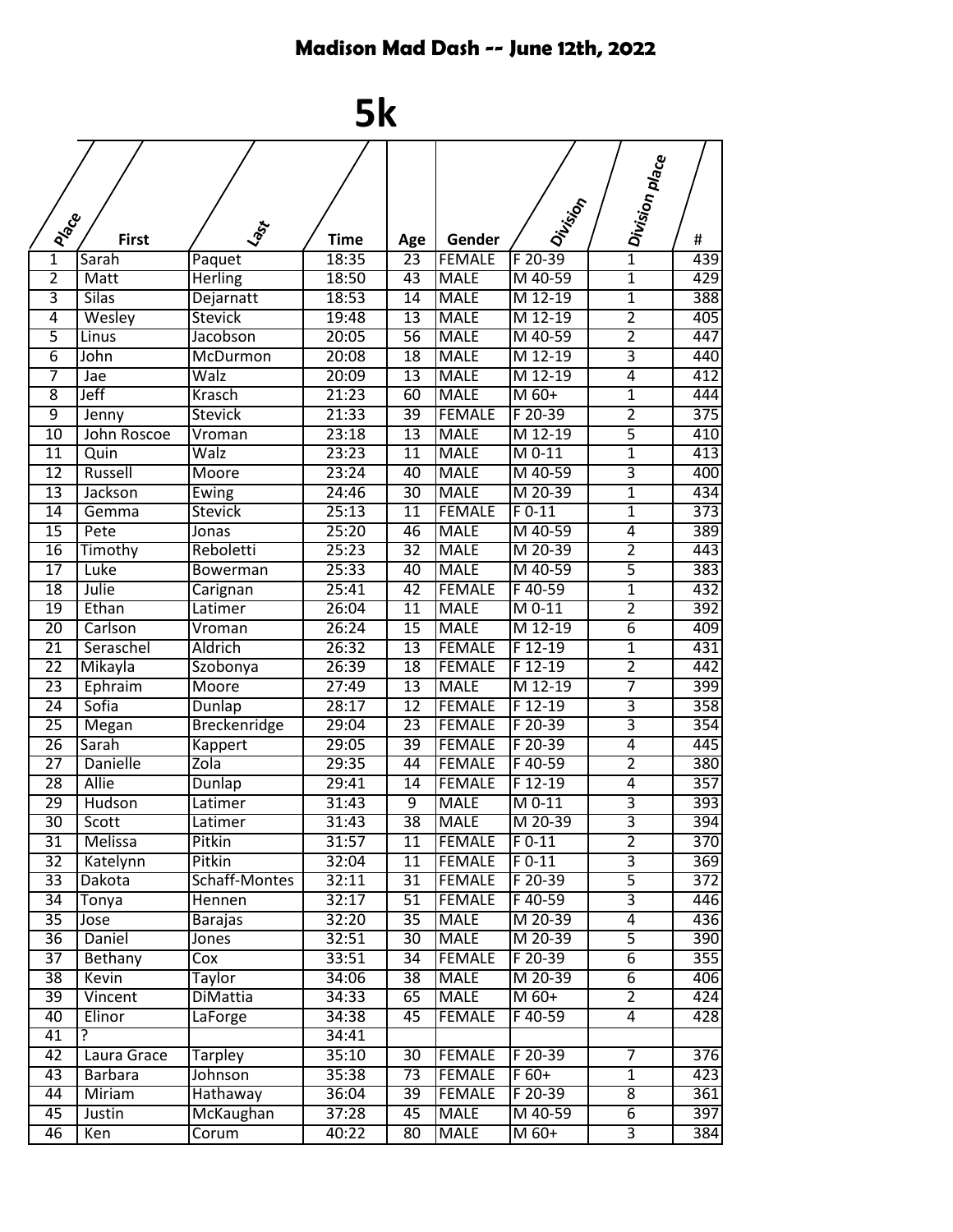## Madison Mad Dash -- June 12th, 2022

| Prace           | <b>First</b>            | Last            | <b>Time</b> | Age             | Gender        | Division  | Division place | #                |
|-----------------|-------------------------|-----------------|-------------|-----------------|---------------|-----------|----------------|------------------|
| 47              | Ethan                   | Pitkin          | 40:45       | $\overline{11}$ | <b>MALE</b>   | $M$ 0-11  | $\overline{4}$ | 401              |
| 48              | Noelle                  | Speller         | 40:46       | 10              | <b>FEMALE</b> | $F$ 0-11  | 4              | 441              |
| 49              | Johnathan               | Pitkin          | 40:46       | $\overline{8}$  | <b>MALE</b>   | $M$ 0-11  | $\overline{5}$ | 402              |
| 50              | Erin                    | Vroman          | 41:28       | $\overline{41}$ | <b>FEMALE</b> | $F$ 40-59 | $\overline{5}$ | $\overline{378}$ |
| $\overline{51}$ | Taylor                  | Vroman          | 41:29       | 41              | <b>MALE</b>   | M 40-59   | 7              | 411              |
| 52              | Wyatt                   | Thomas          | 45:37       | $\overline{8}$  | <b>MALE</b>   | M 0-11    | $\overline{6}$ | 418              |
| 53              | <b>Betsy</b>            | Bowerman        | 46:51       | 9               | <b>FEMALE</b> | $F$ 0-11  | $\overline{5}$ | 350              |
| 54              | Tamar                   | <b>Krames</b>   | 49:25       | 46              | <b>FEMALE</b> | F40-59    | $\overline{6}$ | 422              |
| 55              | Yim                     | Locke           | 49:39       | 74              | <b>FEMALE</b> | $F60+$    | $\overline{2}$ | 364              |
| 56              | Rob                     | Winchell        | 50:12       | 62              | <b>MALE</b>   | M 60+     | 4              | 435              |
| 57              | Elizabeth               | Kennedy         | 53:41       | 62              | <b>FEMALE</b> | $F60+$    | $\overline{3}$ | 427              |
| $\overline{58}$ | Cynthia                 | <b>DiMattia</b> | 53:42       | 65              | <b>FEMALE</b> | $F60+$    | 4              | 426              |
| 59              | Alisabeth Rose Merlo    |                 | 56:01       | 33              | <b>FEMALE</b> | F 20-39   | 9              | 433              |
| 60              | Katheryn                | Dansereau       | 56:02       | 29              | <b>FEMALE</b> | $F 20-39$ | 10             | 425              |
| 61              | Bill                    | Thomas          | 58:14       | $\overline{53}$ | <b>MALE</b>   | M 40-59   | $\overline{8}$ | 419              |
| 62              | Corrie                  | Metz            | 60:00       | 37              | <b>FEMALE</b> | F 20-39   | 11             | 366              |
| 63              | Kathie                  | <b>Nunes</b>    | 61:04       | 69              | <b>FEMALE</b> | $F60+$    | $\overline{5}$ | 367              |
| 64              | Arden                   | Moore           | 68:19       | $\overline{9}$  | <b>MALE</b>   | $M$ 0-11  | 7              | 398              |
| 65              | $\overline{\text{Kim}}$ | <b>Nunes</b>    | 68:30       | 44              | <b>FEMALE</b> | F40-59    | 7              | 368              |

**2.5 K**

| PIPER          | <b>First</b> | Lagt           | <b>Time</b> | Age            | Gender        | Division | Division place | #            |
|----------------|--------------|----------------|-------------|----------------|---------------|----------|----------------|--------------|
| 1              | Quin         | Zola           | 11:29       | 11             | <b>MALE</b>   | M 0-11   | $\mathbf{1}$   | 46           |
| $\overline{2}$ | Ginger       | <b>Stevick</b> | 12:09       | 8              | <b>FEMALE</b> | $F 0-11$ | $\mathbf{1}$   | 43           |
| 3              | Ella         | Wickam         | 12:09       | 10             | <b>FEMALE</b> | $F 0-11$ | $\overline{2}$ | 15           |
| 4              | Parker       | Wickam         | 13:44       | $\overline{7}$ | <b>FEMALE</b> | $F$ 0-11 | 3              | 16           |
| 5              | Tara         | Wickam         | 14:19       | 39             | <b>FEMALE</b> | $F 12+$  | $\mathbf{1}$   | 17           |
| 6              | Luke         | Wickam         | 14:19       | 42             | <b>MALE</b>   | M 12+    | $\mathbf{1}$   | 29           |
| 7              | <b>Nate</b>  | Zola           | 15:33       | 8              | <b>MALE</b>   | M 0-11   | $\overline{2}$ | 47           |
| 8              | Kenji        | Zola           | 15:35       | 6              | <b>MALE</b>   | M 0-11   | 3              | 48           |
| 9              | Roman        | Thomas         | 15:35       | 9              | <b>MALE</b>   | M 0-11   | 4              | 39           |
| 10             | Wendell      | <b>Stevick</b> | 15:46       | 6              | <b>MALE</b>   | M 0-11   | 5              | 26           |
| 11             | Rowan        | Edwards        | 15:47       | 6              | <b>MALE</b>   | M 0-11   | 6              | 23           |
| 12             | David        | Wilhelm        | 15:48       | 50             | <b>MALE</b>   | M 12+    | $\overline{2}$ | 30           |
| 13             | Adeline      | <b>Brush</b>   | 17:33       | 6              | <b>FEMALE</b> | $F$ 0-11 | 4              | $\mathbf{1}$ |
| 14             | Chris        | Wickham        | 17:38       | 76             | <b>MALE</b>   | M 12+    | 3              | 34           |
| 15             | Gretl        | <b>Stevick</b> | 17:52       | 4              | <b>FEMALE</b> | $F$ O-11 | 5              | 14           |
| 16             | Sebastian    | <b>Tulluck</b> | 19:28       | 8              | <b>MALE</b>   | M 0-11   | $\overline{7}$ | 44           |
| 17             | Mario        | <b>Tulluck</b> | 19:30       | 39             | <b>MALE</b>   | M 12+    | 4              | 45           |